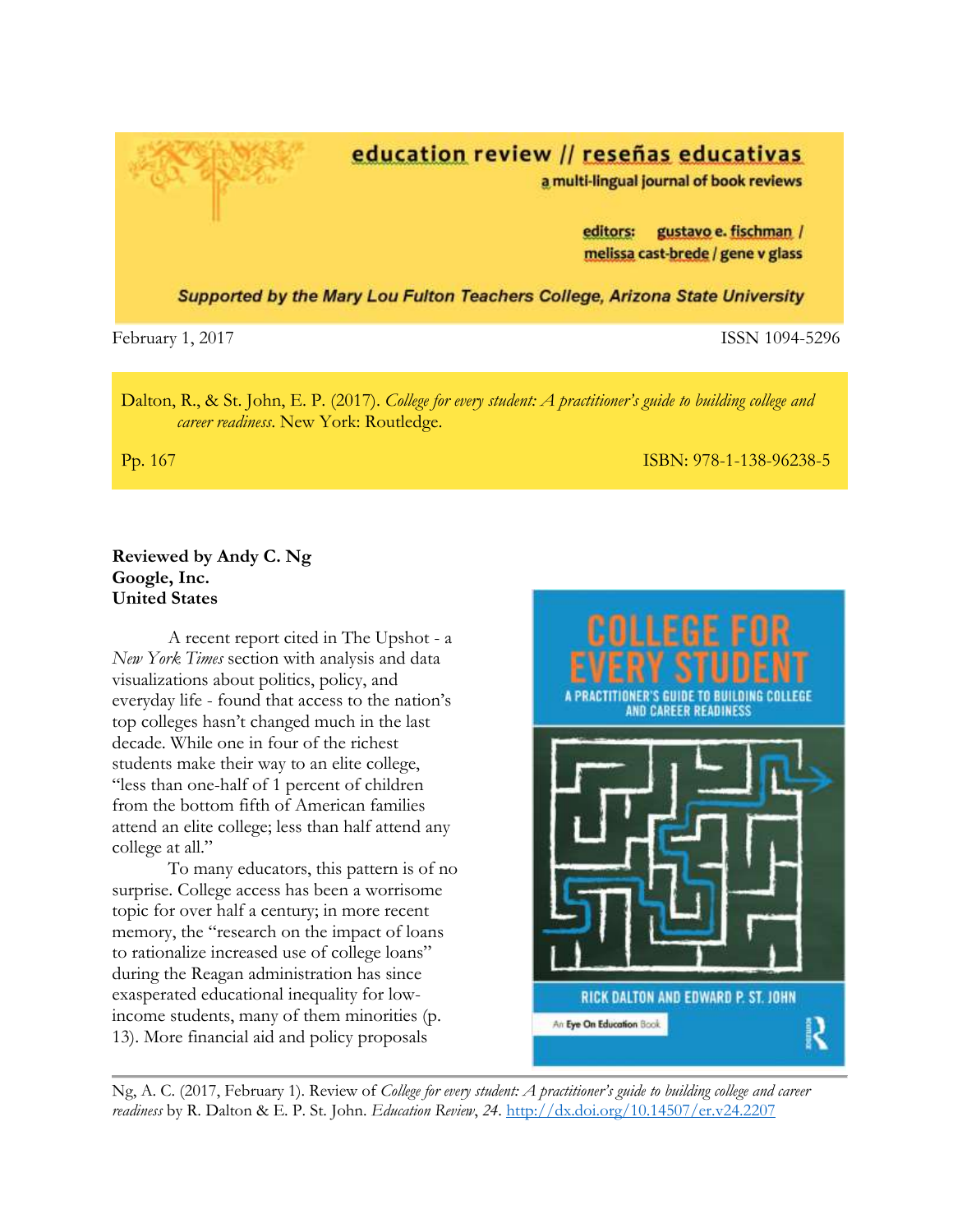won't eradicate this opportunity gap. That's why Rick Dalton and Edward P. St. John wrote *College For Every Student: A Practitioner's Guide to Building College and Career Readiness*. The most needy students don't just require, but deserve a practical toolkit for navigating the complexities of college and the 21st century workplace, and so do the educators assisting these students on their academic and personal journeys.

Supported by decades of research, Dalton and St. John have comprehensively sewn together threads of student narratives, adaptive frameworks, and insightful studies, which prove it's possible to move the dial on college and career readiness. But this book is not just reserved for educators - the included resources will resonate with middle and high schoolers, parents, and community members. We all know that a student's well-being and academic success is contingent on the involvement and knowledge of those around him/her; this book is an appropriate first step for those who want to help level the playing field for low-income students.

Edward St. John and Rick Dalton have partnered together since 2009 to develop and share their evidence-based approach for improving and expanding educational outcomes for low-income students. St. John is a retired professor from the University of Michigan's School of Education who has written several books on social justice and K-16 educational policies. Dalton is the CEO of College For Every Student (CFES), a national nonprofit with international reach that has helped over 100,000 students gain access to, persist through, and graduate college. What sets CFES apart from its counterparts is its dedication to working with students in both urban and rural communities. Educational policy often targets inner-city children, but ignores the "30 percent of public schools...and almost 9 million students [attending them in rural pockets of our country]" (p. 117). Both authors recognize these different environments and the challenges they present. Urban students are often underprepared when choosing the right middle and high schools to attend, while

location limits the possibility of professional and college mentors for rural students.

*A Practitioner's Guide to Building College and Career Readiness* offers methods for addressing these challenges, all aligned with the three core practices of CFES: Mentoring, Leadership Through Service, and Pathways to College and Career. As Dalton and St. John demonstrate, the CFES model is a proven strategy for empowering students, raising their aspirations, and helping them develop what they've deemed the Essential Skills. These include grit, leadership, teamwork, perseverance, and adaptability. Yes, these skills might seem common sense - they are often mentioned in Ted Talks like Angela Duckworth's famous study on "true grit" - but the authors emphasize that educators take note of these, in order to "understand how student engagement links to the development of skills, their navigation of college and career pathways, and the role of developing new mechanisms for supporting student success" (p. 67). But what are some of these mechanisms and how do educators, already strapped on resources and time, incorporate any of this into their work?

A key suggestion Dalton and St. John offer is partnership with universities, local businesses, and community volunteers. Readers, particularly teachers, will be relieved that this book in no way places all of the ownership of preparing students for college and career on the shoulders of one group. No, *A Practitioner's Guide to Building College and Career Readiness* is well aware that its suggestions are not panaceas for solving all of our nation's most pressing educational challenges. It instead, outlines several avenues for readers to take depending on their individual circumstances. If you're looking to build STEM readiness in your students, there's a case study of how CFES successfully partnered with the U.S. Military Academy at West Point (p. 74). Or if you're wondering how to expose students to the diversity of the college world they'll soon face, adopt an urban-rural-school-to-school partnership as Middlebury College in Vermont did with DeWitt Clinton High School in the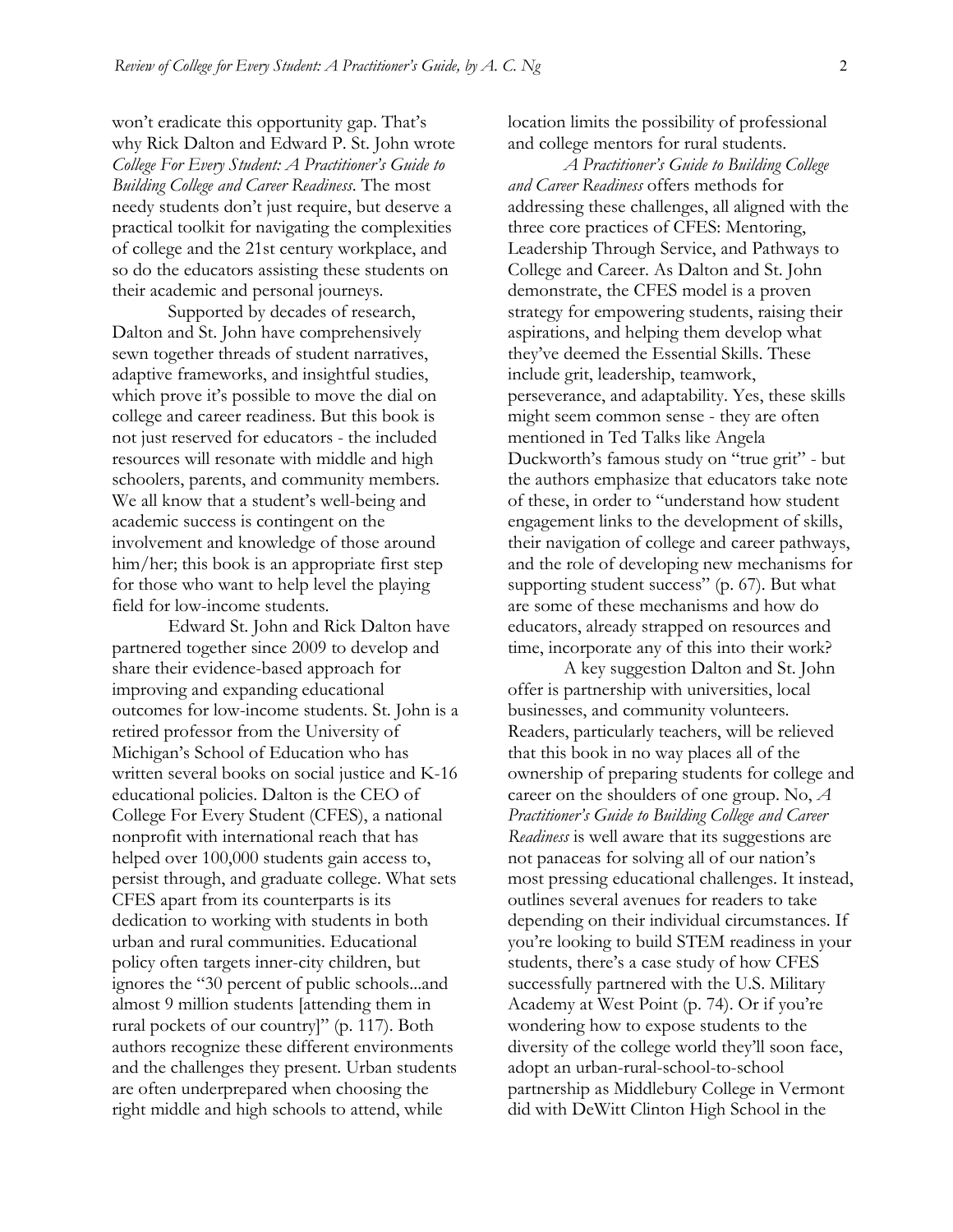Bronx (p. 93). Professional development your area of focus? Ernst & Young has been instrumental in the mentorship of students in 30 different cities, and their model could be replicated in your school and city.

At 167 pages, *A Practitioner's Guide to Building College and Career Readiness* is a brief, yet full read. From page to page, surprising data points and anecdotes pop out, creating a vivid image of our current educational landscape, and what it could be. The book's choice to organize resources via a series of figures, boxes, and tables, is unlike other educational materials out there. Through this format, readers will be guided to jump between chapters, exploring ideas and case studies that are most pertinent and applicable to their segment of work. Though if time permits, it's recommended that you read the entirety of the book as it will surely remind you of what brought you to education work in the first place. Moreover, it is imperative for us all to find examples of successful interventions and programs, particularly those we have yet to imagine.

Dalton and St. John write to an American audience, but the most surprising chapter may be Taking Action: The Irish Case. In 2013, CFES and Trinity College Dublin began partnering through The Trinity Access Programmes (TAP), and since then, thousands of students have been exposed to CFES resources. Irish and American students share similar obstacles to higher education and career development, but through this international partnership, students have demonstrated increased knowledge about college cost, stronger relationships with mentors, and show higher aspirations for higher education and professional work. The Irish Case reminds us that with the appropriate measures, the organizational capacity of schools can grow, no matter the geography.

As a former CFES Scholar who personally developed the Essential Skills, then transitioned into a Program Director that helped implement these frameworks in schools across the country, I highly recommend adding *College For Every Student: A Practitioner's Guide to Building College and Career Readiness* to your reading list. Whether you're brand new to education or a seasoned veteran educator, the evidence provided in this book will empower and provide structure to your work in preparing students for college and future careers.

## **References**

Aisch, G., Buchanan, L., Cox, A., & Quealy, K. (2017, January 18). Some Colleges Have More Students From the Top 1 Percent Than the Bottom 60. Find Yours. *The New York Times*: The Upshot. Retrieved January 18, 2017, from<https://nyti.ms/2jztm9V>

## **About the Reviewer**

**Andy C. Ng** is a former CFES Scholar and the youngest member of the nonprofit's Board of Directors. He is a graduate of New York University where he was a Gates Millennium Scholar and Dalai Lama Fellow. Andy is an advocate for minority and low-income students, and is particularly interested in the role of mindfulness and technology in education. He is currently a Staffing Services Associate at Google, supporting hiring for Global Business and Tech teams across offices throughout the US, Canada, & Latin America.